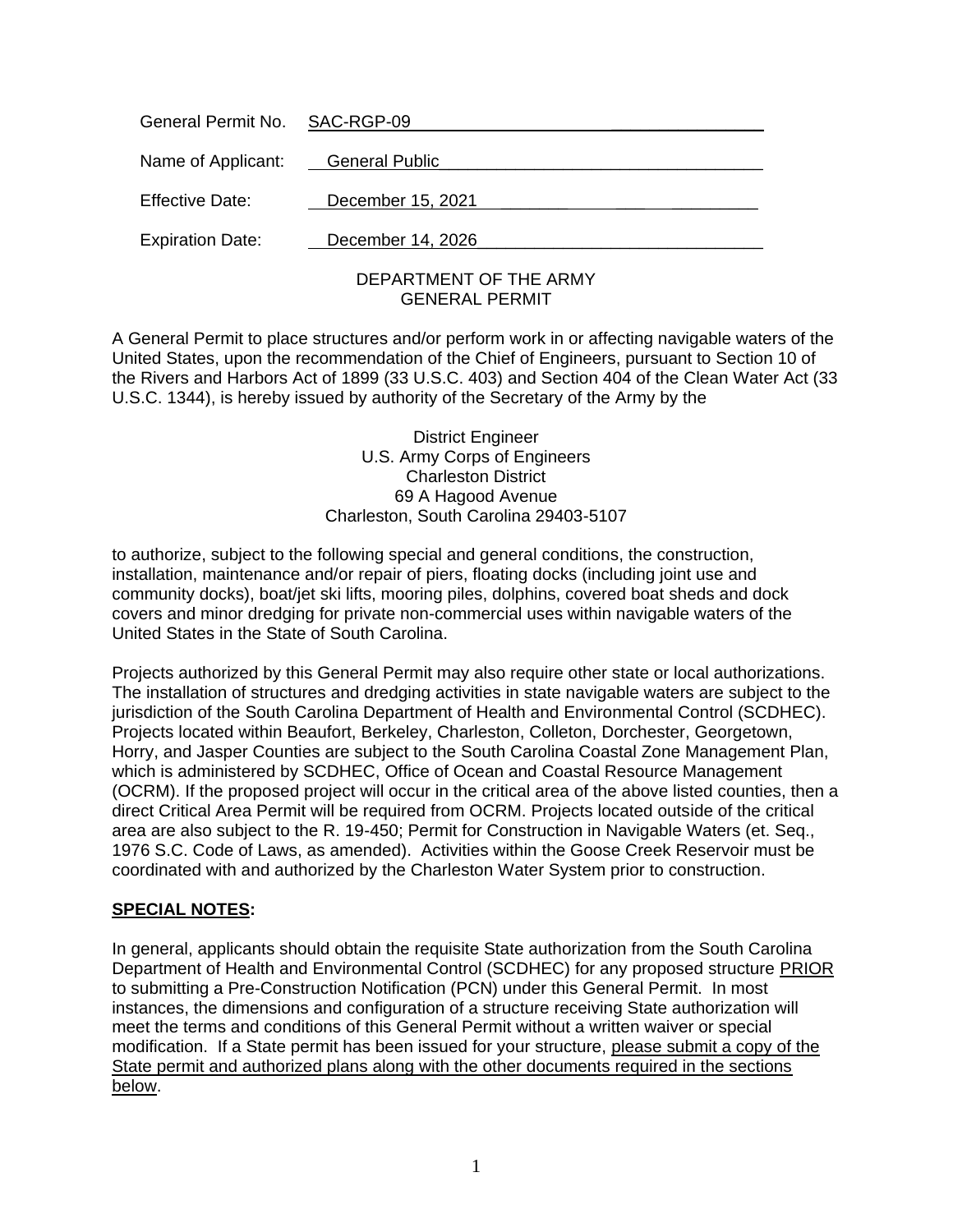Activities covered under previously authorized General Permits for specific areas do not qualify for this General Permit. Those areas include:

Lake Murray (SAC-2013-00644 through SAC-2013-00656)

Lakes Marion & Moultrie (SAC-2018-01401 through SAC-2018-01410),

Lake Wylie, Fishing Creek Reservoir, Great Falls, Rocky Creek, Lake Wateree, Lake Keowee, Ninety-Nine Islands, Gaston Shoals, and Lake Robinson (SAC-2013-00657 through SAC-2013-00669),

Lake Hartwell, Lake Richard B. Russell, and Lake J. Strom Thurmond (SAC-2016-00094 through SAC-2016-00106).

# **I. SPECIAL CONDITIONS:**

# A. Piers and Floating Docks, Mooring Piles, Dolphins, and Boat Lifts

**SPECIAL NOTE:** There are 5 categories of Special Conditions:

- 1. Structures located on or adjacent to a federal channel.
- 2. Structures located on or adjacent to a federal project.
- 3. Structures located within all waterways of the eight (8) coastal counties of South Carolina.
- 4. Structures located in waters designated as Critical Habitat.
- 5. All structures regardless of location.

It is imperative that you read and comply with all terms and conditions. Your structure may fall into multiple categories, such as on a federal channel and within a coastal county. Based on location, all structures must meet the terms and conditions listed below in categories "1", "2", "3", "4", **AND all terms and conditions listed in category "5"**.

# **1. STRUCTURES LOCATED ON OR ADJACENT TO A FEDERAL CHANNEL:**

a. Federal channels include all or portions of the following waterways:

Adams Creek Ashley River (0.5 mile east of Highway 7 downstream to AIWW) Atlantic Intracoastal Waterway (AIWW; from the GA/SC line to the SC/NC line) Brookgreen Garden Canal Calabash Creek Charleston Harbor (including the Cooper River, Town Creek, Shem Creek upstream to Coleman Boulevard, and Mount Pleasant Channel) Folly River Georgetown Harbor (Winyah Bay, Sampit River, and Bypass Channel) Jeremy Creek Little River Inlet Murrells Inlet (Main Creek) Port Royal Harbor Savannah River (below Augusta) Shipyard Creek Town Creek, McClellanville (ie Five Fathoms Creek, AIWW to Bulls Bay) Village Creek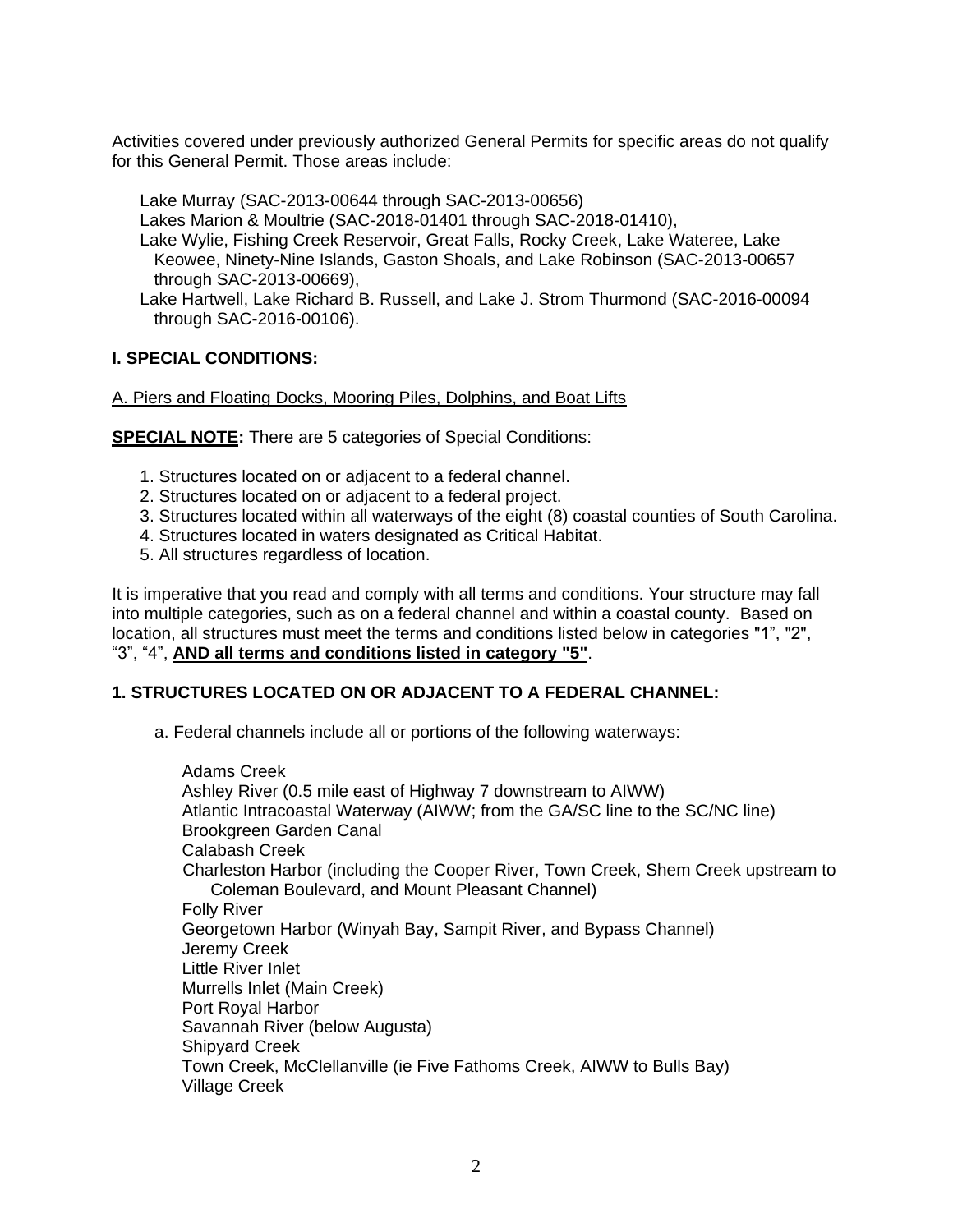b. Prior to any work being done, written verification must be obtained from the Corps of Engineers **for all activities located on or adjacent to a federally authorized waterway prior to commencement of work**. In order to receive this written verification, a Pre-Construction Notification (PCN) is required. Failure to provide this PCN and obtain written verification prior to commencement of work will be considered a violation of federal law and appropriate legal action may be taken. The following information shall be submitted to the Charleston District Engineer in order to fulfill the requirements of the PCN (copies must be submitted to the SCDHEC OCRM and Bureau of Water):

1. Completed "Joint Federal and State Application Form For Activities Affecting Waters of the United States Or Critical Areas of the State of South Carolina."

2. Plans of the proposed work (8.5 X 11" if submitted in hard copy) showing all proposed structures in tidal areas relative to the mean high water (MHW) and mean low water (MLW), or in non-tidal areas relative to the ordinary high water mark (OHWM). Distance to the federal channel must be included. Plan view and crosssection diagrams are both required (all diagrams must be drawn to scale or include dimensions of all proposed structures).

3. Plans must include the State Plane Coordinates (NAD 1983) for a minimum of two corners of each structure where it is closest to the federal channel. The plans shall also identify the distance of the proposed structure from the edge of the federal channel.

4. A statement that work will be conducted in compliance with the terms and conditions of this General Permit.

c. A signed compliance certification will be submitted to the Charleston District Engineer within 60 days following completion of the authorized work and shall include the following:

1. A statement that the authorized work was done in accordance with this General Permit,

2. The signature of the permittee certifying the completion of work,

3. An as-built survey prepared by a registered land surveyor depicting the proposed structure including State Plane Coordinates (NAD 1983) for a minimum of two corners of each structure where it is closest to the federal channel. The survey shall also identify the distance of the proposed structure from the edge of the federal channel.

d. Structures located on or adjacent to federally authorized waterways shall extend **no closer than eighty feet (80') from the edge of the federal channel**, unless a variance has been granted by the Charleston District. **If located on the Charleston Harbor, Georgetown Harbor, or Port Royal Harbor, the existing setback is 125' from the edge of the federal channel**. A copy of the appropriate Federal Project Channel map can be obtained from our website [\(http://www.sac.usace.army.mil\)](http://www.sac.usace.army.mil/) or by writing to:

> U.S. Army Corps of Engineers Charleston District, Technical Services 69 A Hagood Avenue Charleston, South Carolina 29403-5107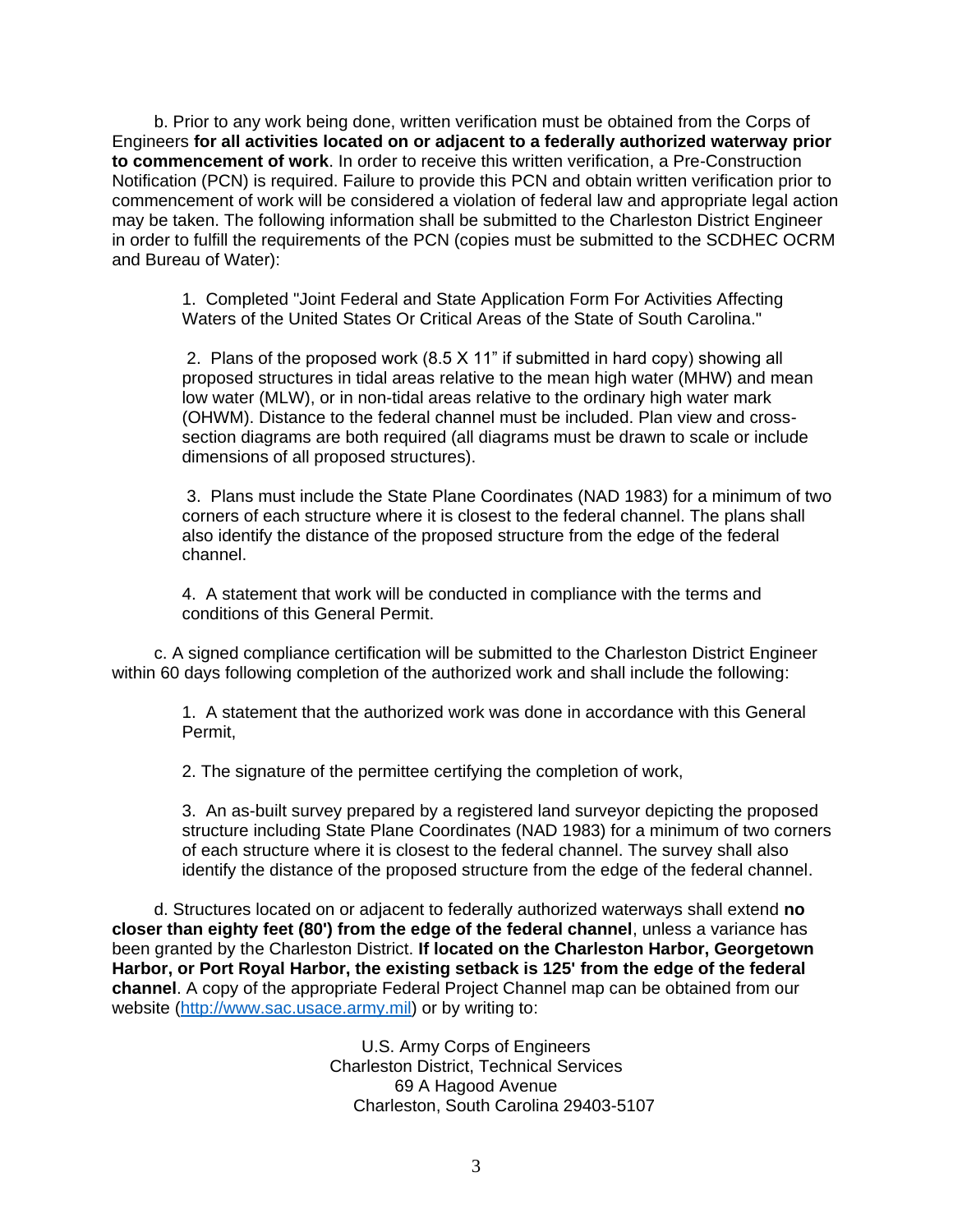# **2. STRUCTURES LOCATED ON OR ADJACENT TO A FEDERAL PROJECT:**

a. Federal projects include all or portions of the following waterways:

Archers Creek (From Beaufort River for 2 miles) Buck Creek (Horry County) Cooper River Rediversion Canal (Lake Moultrie to Santee River) Eagle Creek (Dorchester County) Edisto River (RM 0-175) Great Pee Dee River including Bull Creek (Highway 1 at Cheraw to intersection with Waccamaw River/AIWW) Lynches River/Clark Creek (Clark Creek to Lynches River, RM 0-56) Mingo Creek (Hemingway Bridge to Confluence with Black River) Salkehatchie River (RM 20.4 – 62.3) Santee River (Lake Marion to Atlantic Ocean) Sawmill Branch (Dorchester and Berkeley Counties) Socastee Creek (Horry County) Waccamaw River (NC/SC state line to AIWW) Wateree River (Interstate 20 to Congaree River)

b. Prior to any work being done, written verification must be obtained from the Corps of Engineers **for all activities located on or adjacent to a waterway listed as a federal project prior to commencement of work**. In order to receive this written verification, a Pre-Construction Notification (PCN) is required. Failure to provide this PCN and obtain written verification prior to commencement of work will be considered a violation of federal law and appropriate legal action may be taken. The following information shall be submitted to the Charleston District Engineer in order to fulfill the requirements of the PCN (copies must be submitted to the SCDHEC OCRM and Bureau of Water):

1. Completed "Joint Federal and State Application Form For Activities Affecting Waters of the United States Or Critical Areas of the State of South Carolina."

2. Plans of the proposed work (8.5 X 11" if submitted in hard copy) showing all proposed structures in tidal areas relative to the mean high water (MHW) and mean low water (MLW), or in non-tidal areas relative to the ordinary high water mark (OHWM). Plan view and cross-section diagrams are both required (all diagrams must be drawn to scale or include dimensions of all proposed structures.

3. A statement that work will be conducted in compliance with the terms and conditions of this General Permit.

c. A signed compliance certification will be submitted to the Charleston District Engineer within 60 days following completion of the authorized work and shall include the following:

1. A statement that the authorized work was done in accordance with this General Permit.

2. The signature of the permittee certifying the completion of the work.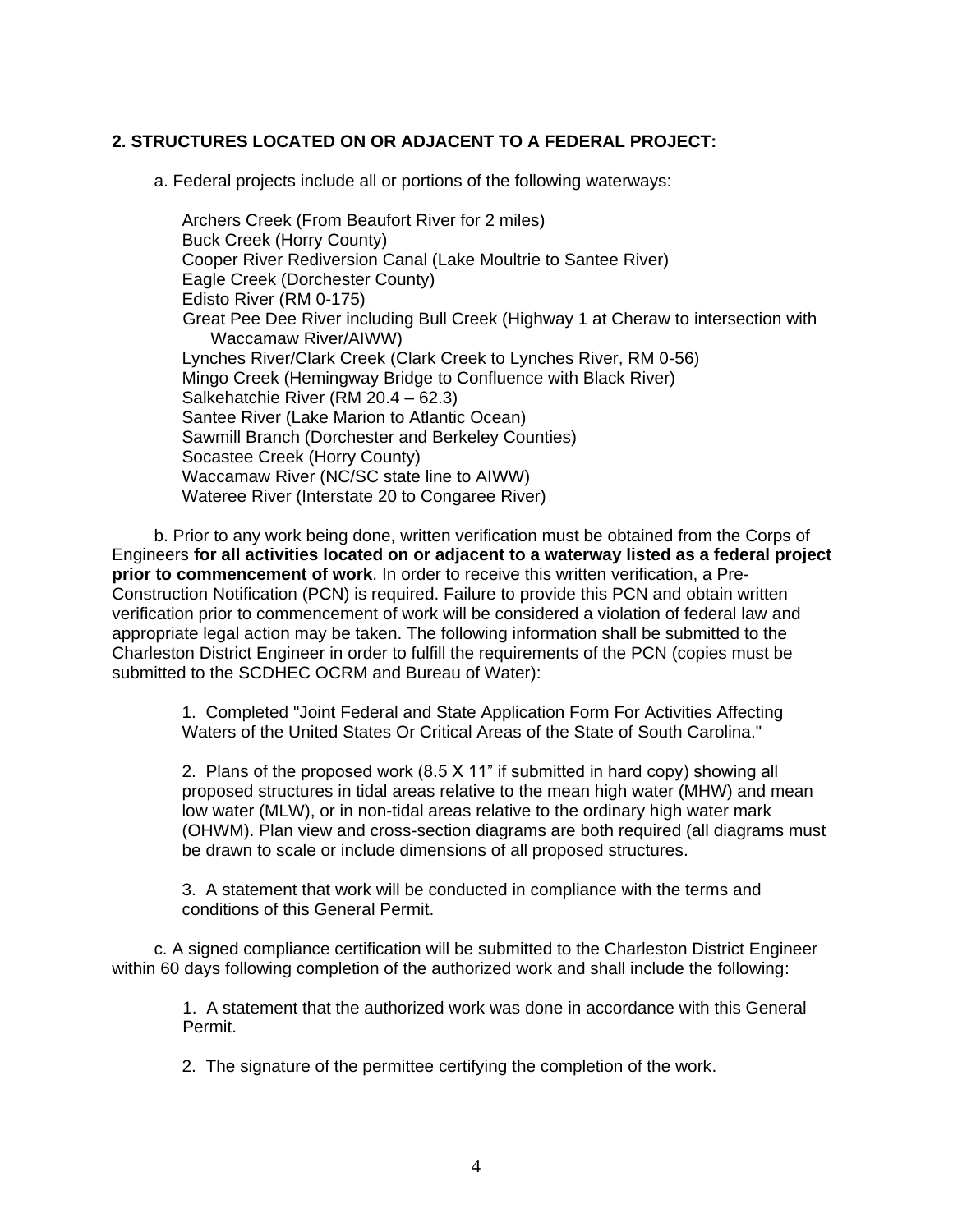A copy of the appropriate Federal Project Channel map can be obtained from our website [\(http://www.sac.usace.army.mil\)](http://www.sac.usace.army.mil/) or by writing to:

> U.S. Army Corps of Engineers Charleston District, Technical Services 69 A Hagood Avenue Charleston, South Carolina 29403-5107.

## **3. STRUCTURES LOCATED WITHIN ALL WATERWAYS OF THE EIGHT (8) COASTAL COUNTIES OF SOUTH CAROLINA:**

a. Coastal counties include the following:

Beaufort **Berkeley Charleston Colleton Dorchester** Horry **Georgetown** Jasper

b. Prior to any work being done, written verification must be obtained from the Corps of Engineers **for all activities located on waterbodies within the counties listed above prior to commencement of work**. In order to receive this written verification, a Pre-Construction Notification (PCN) is required. Failure to provide this PCN and obtain written verification prior to commencement of work will be considered a violation of federal law and appropriate legal action may be taken. The following information shall be submitted to the Charleston District Engineer in order to fulfill the requirements of the PCN (copies must be submitted to the SCDHEC OCRM and Bureau of Water):

1. Completed "Joint Federal and State Application Form For Activities Affecting Waters of the United States Or Critical Areas of the State of South Carolina."

2. Plans of the proposed work (8.5 X 11" if submitted in hard copy) showing all proposed structures in tidal areas relative to the mean high water (MHW) and mean low water (MLW), or in non-tidal areas relative to the ordinary high water mark (OHWM).

3. Statement that the work will be conducted in compliance with the terms and conditions of this General Permit.

c. A signed compliance certification will be submitted to the Charleston District Engineer within 60 days following completion of the authorized work and shall include the following:

1. A statement that the authorized work was done in accordance with this General Permit.

2. The signature of the permittee certifying the completion of the work.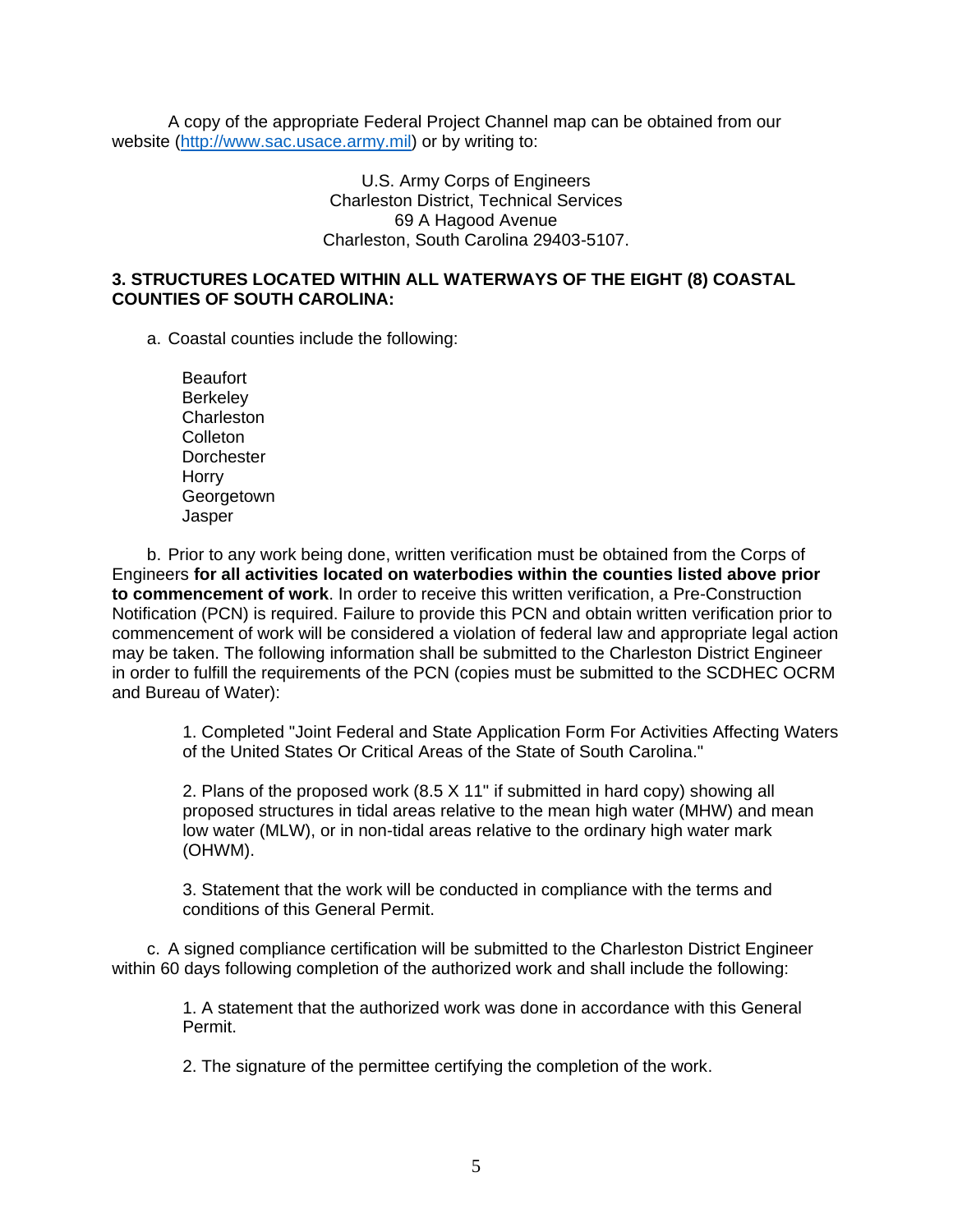d. To ensure protection of any threatened or endangered species and designated critical habitat that may be in the vicinity of the project area during construction activities, the Permittee will comply with the following:

1. The permittee shall instruct all personnel associated with the project of the potential presence of and the need to avoid collisions with protected species, which may include but is not limited to West Indian manatee, Atlantic sturgeon, shortnose sturgeon, sea turtles, blue whale, fin whale, humpback whale, North Atlantic right whale, sei whale and sperm whale.

2. The permittee shall advise all construction personnel that there are civil and criminal penalties for harming, harassing, or killing protected species which are protected under the Marine Mammal Protection Act of 1972 and/or the Endangered Species Act of 1973.

3. Any siltation barriers used during the project shall be made of material in which protected species cannot become entangled and must be properly secured, and regularly monitored to avoid protected species entrapment.

4. All vessels associated with the project shall operate at "no wake/idle" speeds at all times while in the construction area and while in water where the draft of the vessel provides less than a four-foot clearance from the bottom. All vessels will follow routes of deep water whenever possible.

5. If protected species are seen within 100 yards of the active construction area all appropriate precautions shall be implemented to ensure protection of the protected species. These precautions shall include the operation of all moving equipment no closer than 50 feet to a protected species. Operation of any equipment closer than 50 feet to a protected species shall necessitate immediate shutdown of that equipment. Activities will not resume until the protected species has departed the project area of its own volition.

6. Incidents where any individuals of sea turtles, Atlantic sturgeon, shortnose sturgeon, blue whale, fin whale, humpback whale, North Atlantic right whale, sei whale and sperm whale listed by NOAA Fisheries under the Endangered Species Act appear to be injured or killed as a result of discharges of dredged or fill material into waters of the United States or structures or work in navigable waters of the United States authorized by this DA permit shall be reported to NOAA Fisheries, Office of Protected Species at (727) 824-5312, the SCDNR Hotline at 1-800-922-5431, and the Regulatory Office of the Charleston District of the U.S. Army Corps of Engineers at (843) 329-8044. The finder should leave the animal alone, make note of any circumstances likely causing the death or injury, note the location and number of individuals involved and, if possible, take photographs. Adult animals should not be disturbed unless circumstances arise where they are obviously injured or killed by discharge exposure, or some unnatural cause. The finder may be asked to carry out instructions provided by NOAA Fisheries, Office of Protected Resources, to collect specimens or take other measures to ensure that evidence intrinsic to the specimen is preserved.

7. The permittee understands and agrees that all in-water lines (rope, chain, and cable, including the lines to secure turbidity curtains) must be stiff, taut, and nonlooping. Examples of such lines are heavy metal chains or heavy cables that do not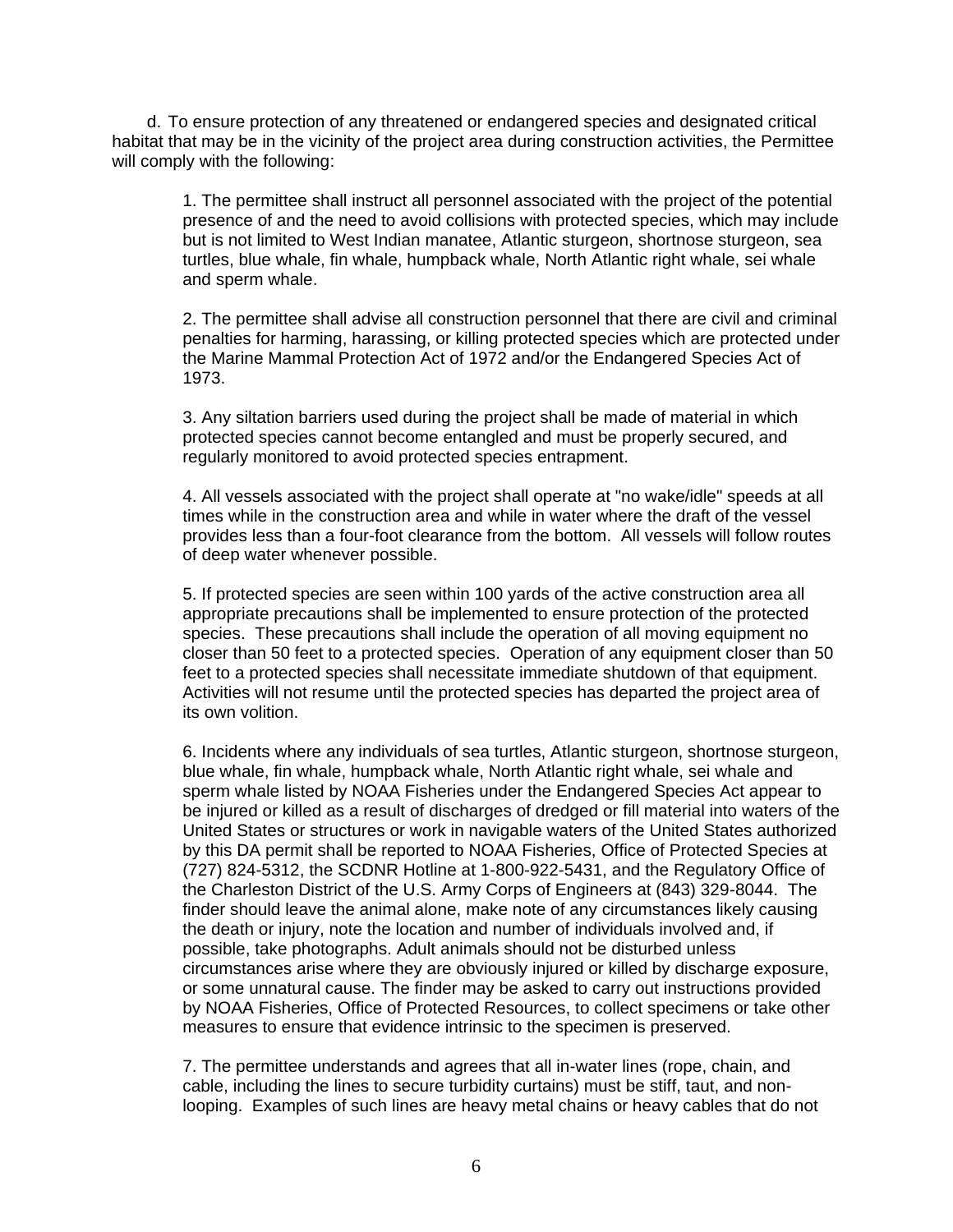readily loop and tangle. Flexible in-water lines, such as nylon rope or any lines that could loop or tangle, must be enclosed in a plastic or rubber sleeve/tube to add rigidity and prevent the line from looping and tangling. In all instances, no excess line is allowed in the water. Where appropriate, in-water wires should be fitted with a PVC sleeve from the surface to the bottom to prevent any potential scraping of the passing manatees.

e. To ensure protection and reduce construction-related impacts to West Indian manatees that may be in the vicinity of the project area during construction activities performed outside the winter months to discountable and insignificant levels, the permittee will comply with the following for all projects affecting the coastal waters of South Carolina:

1. The permittee shall instruct all personnel associated with the project of the potential presence of manatees and the need to avoid collisions with manatees. All construction personnel MUST monitor water-related activities for the presence of manatee during May 1 - November 15. Construction personnel are requested to monitor outside of that timeframe as manatees may be in the area before or after the above dates.

2. Any collision with or injury to a manatee shall be reported immediately to U.S. Fish and Wildlife Service contacts: Melanie Olds, South Carolina Manatee Lead, the Charleston Field Office, at 843-727-4707 ext. 205; or Terri Calleson, Manatee Recovery Coordinator, North Florida Field Office, at 904-731-3286.

# **4. STRUCTURES LOCATED IN WATERBODIES DESIGNATED AS CRITICAL HABITAT:**

a. Critical habitat waters include the following waterbodies with the lower extent consisting of the mouth of the waterbody:

Pee Dee River (Upper extent is Blewitt Falls Dam (Total River Miles 192)) Waccamaw River (Upper extent is its confluence with Bull Creek (Total River Miles 22))

Bull Creek (Upper extent is its confluence with Pee Dee River (Total River Miles 11)) Black River (Upper extent is US Interstate 95 (Total River Miles 126))

Santee River (Upper extent is Wilson Dam (Total River Miles 71))

Rediversion Canal (Upper extent is St. Stephens Dam (Total River Miles 5))

North Santee River (Upper extent is its confluence with Santee River (Total River Miles 18))

South Santee River (Upper extent is its confluence with Santee River (Total River Miles 17))

Tailrace Canal/West Branch Cooper River (Upper extent is Pinopolis Dam (Total River Miles 18))

Cooper River (Upper extent is the confluence of West Branch Cooper and East Branch Cooper Rivers (Total River Miles 25))

North Fork Edisto River (Upper extent is Cones Pond immediately north of I-20 (Total River Miles 96))

South Fork Edisto River (Upper extent is State Highway 121 (Total River Miles 109)) Edisto River (Upper extent is the confluence of North Fork Edisto and South Fork Edisto Rivers (Total River Miles 101))

North Edisto River (Upper extent is its confluence with the Edisto River (Total River Miles 18))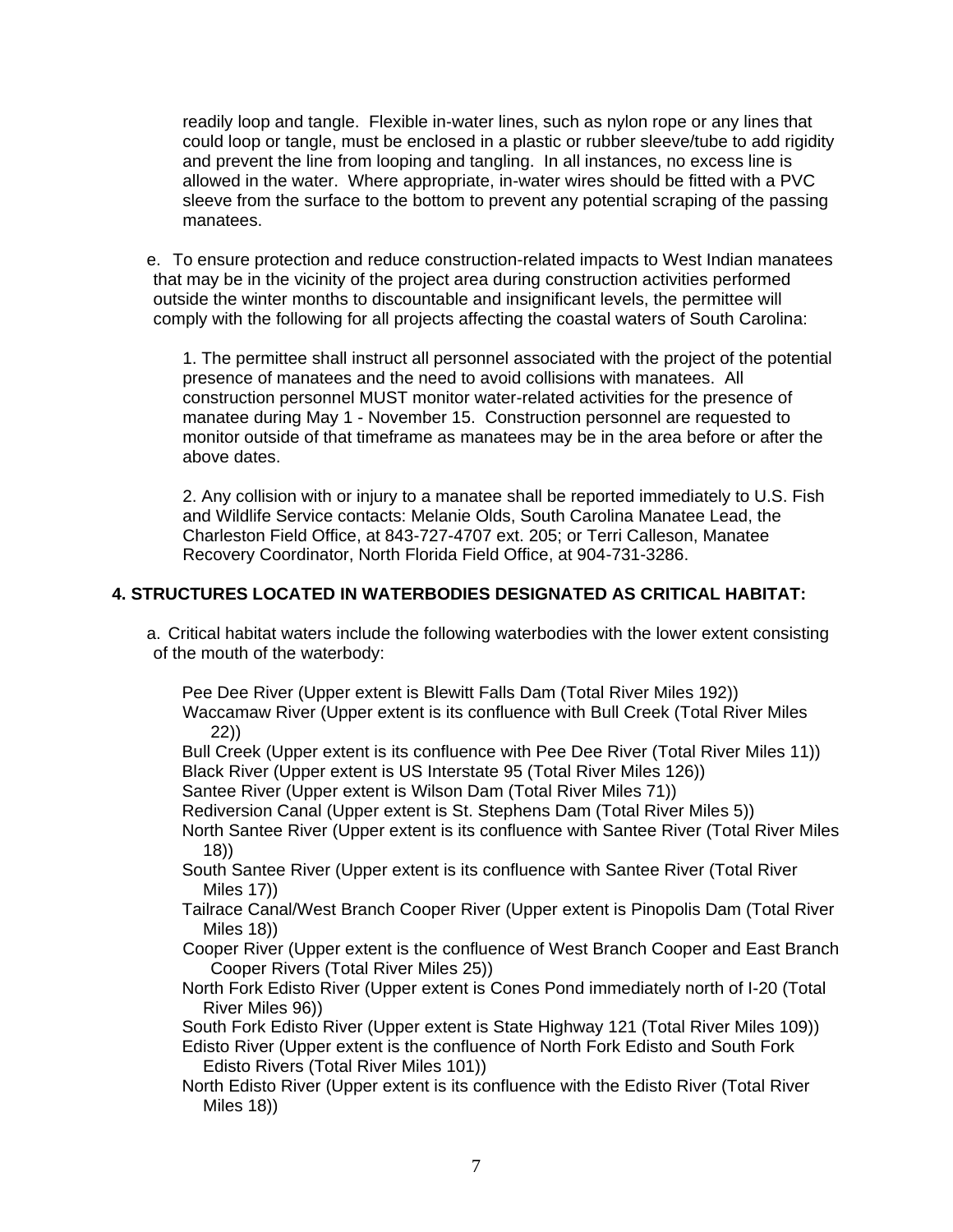- South Edisto River (Upper extent is its confluence with the Edisto River (Total River Miles 19))
- Combahee Salkehatchie River (Upper extent is the confluence of Buck and Rosemary Creeks (Total River Miles 115))
- Savannah River (Upper extent is the New Savannah Bluff Lock and Dam (Total River Miles 210))

b. Prior to any work being done, written verification must be obtained from the Corps of Engineers **for all activities located within the waterbodies listed above prior to commencement of work**. In order to receive this written verification, a Pre-Construction Notification (PCN) is required. Failure to provide this PCN and obtain written verification prior to commencement of work will be considered a violation of federal law and appropriate legal action may be taken. The following information shall be submitted to the Charleston District Engineer in order to fulfill the requirements of the PCN (copies must be submitted to the SCDHEC OCRM and Bureau of Water):

1. Completed "Joint Federal and State Application Form For Activities Affecting Waters of the United States Or Critical Areas of the State of South Carolina."

2. Plans of the proposed work (8.5 X 11" if submitted in hard copy) showing all proposed structures in tidal areas relative to the mean high water (MHW) and mean low water (MLW), or in non-tidal areas relative to the ordinary high water mark (OHWM).

3. A statement that the work will be conducted in compliance with the terms and conditions of this General Permit.

c. A signed compliance certification will be submitted to the Charleston District Engineer within 60 days following completion of the authorized work and shall include the following:

1. A statement that the authorized work was done in accordance with this General Permit,

2. The signature of the permittee certifying the completion of the work,

d. The permittee understands and agrees that pilings will be installed using a water jet or vibratory hammer, to the maximum extent practicable. In the event standard pile driving (impact hammer) is utilized, the permittee understands and agrees that a soft-strike procedure (three strikes at 40%-60% energy level once a minute for 3 minutes) must be conducted prior to beginning pile driving activities and after any pile driving interruptions of more than 30 minutes.

# **5. ALL STRUCTURES REGARDLESS OF LOCATION**:

a. Piers, Floating Docks, and Floating Jet Ski Lifts (on both federal and nonfederal channels located outside the SCDHEC OCRM Critical Area) (**NOTE:** In the SCDHEC OCRM designated Critical Area, the total square footage includes piers, floating docks, floating jet ski lifts, and covered boat lifts):

1. All structures authorized by this General Permit shall be designed, located, and/or operated in a manner not to impede the full and free use by the public of all navigable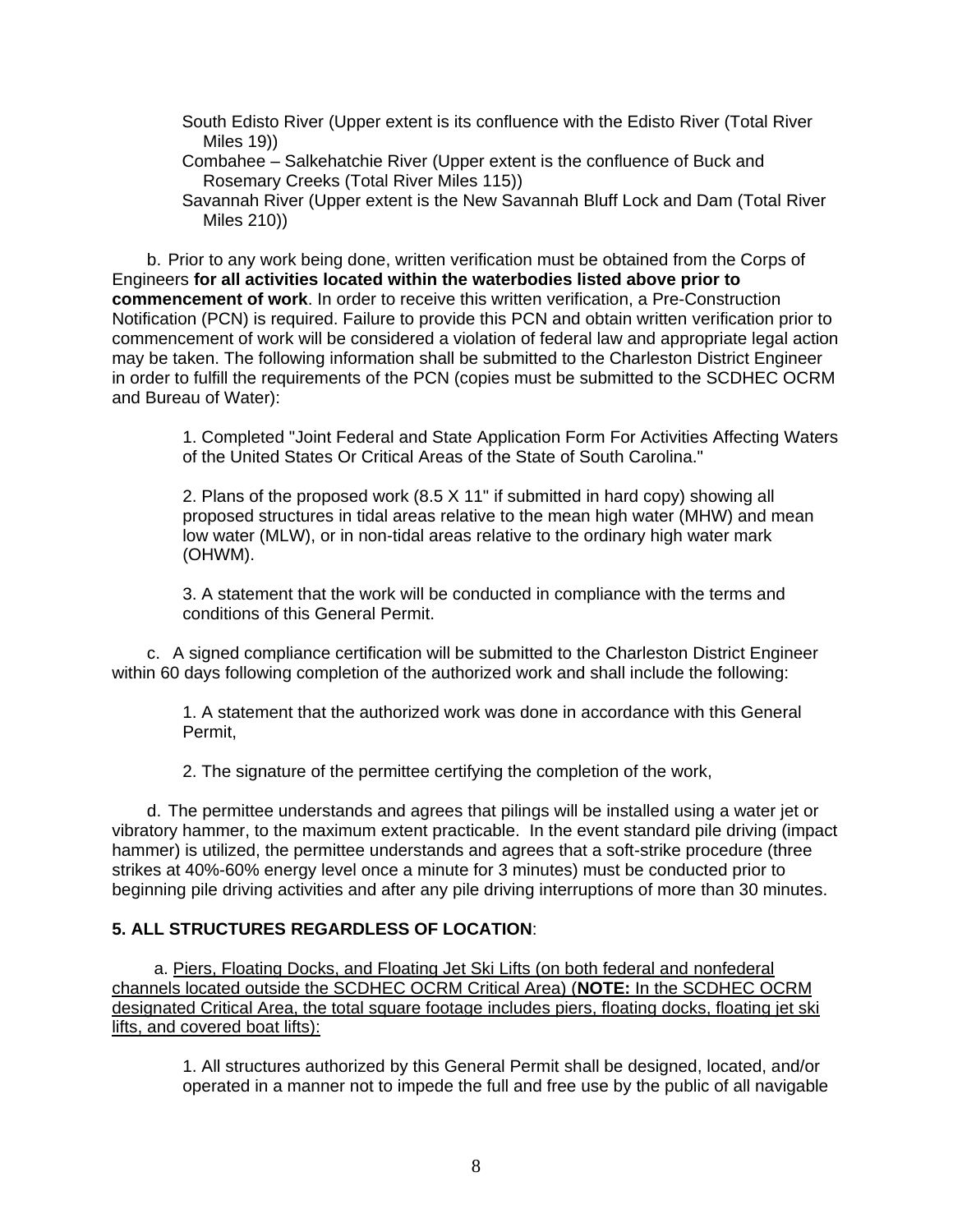waters. The following standards for the size of piers, floating docks, and lifts will be followed unless the Corps determines in writing that a larger structure is authorized:

- i. Waterbodies smaller than 20 feet wide, as measured from MLW to MLW or OHWM to OHWM, shall be restricted to a fixed or floating structure no greater than 50 square feet;
- ii. Waterbodies between 21 feet and 50 feet wide, as measured from MLW to MLW or OHWM to OHWM, shall be restricted to a fixed pier and floating dock combination up to 120 square feet;
- iii. Waterbodies between 51 feet and 150 feet wide, as measured from MLW to MLW or OHWM to OHWM, shall be restricted to a fixed pier and floating dock combination up to 160 square feet;
- iv. Waterbodies larger than 151 feet wide, as measured from MLW to MLW or OHWM to OHWM, shall be restricted to a fixed pier and floating dock combination up to 600 square feet.
- v. Additional square footage will be allowed for joint use docks above and beyond the size allowed for individual docks, not to exceed two times that allowed in subsections **I.**A.5(a)(1)(i) through (iv), contingent upon the sharing of the walkway and pierhead.

2. The maximum width for the dock approach (fixed walkway) shall be restricted to four (4) feet unless the Corps determines in writing that a greater width is necessary for safe use or to support a water dependent use that cannot otherwise occur. The dock approach shall also be elevated at least three (3) feet above mean high water (MHW) in tidal waters and at least three (3) feet above the ordinary high water mark (OHWM) in non-tidal waters.

3. The structure shall be constructed of uniform materials and be structurally adequate and aesthetically compatible with other existing structures.

4. All wood piles and wooden exterior pile-supported structures must be pressuretreated with wood preservatives in strict compliance with the Registration/Registration Documents issued by the U.S. Environmental Protection Agency under the Federal Insecticide, Fungicide and Rodenticide Act for use in or above fresh water or marine environments, and in accordance with standards established by the American Wood Protection Association or evaluation reports issued by the International Code Council Evaluation Service.

5. Flotation units of floating structures shall be constructed of material which will not become waterlogged or sink when punctured. Styrofoam billets or equivalent must be encapsulated. Barrels or similar devices are not permitted.

6. The addition of a single-story roof or covering structure over an open-deck pier that does not require the installation of additional pilings is authorized by this General Permit.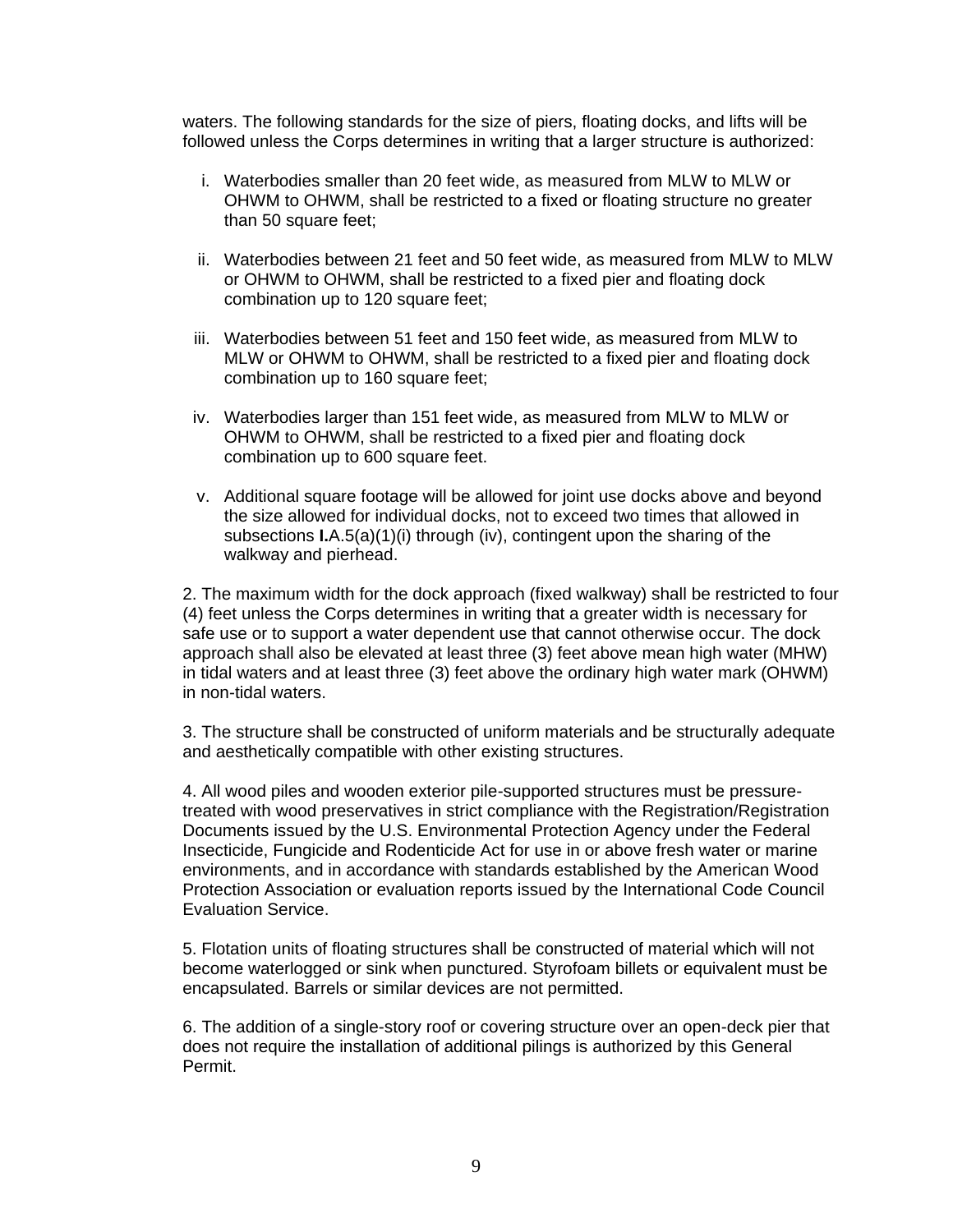7. Enclosed buildings or other structures are not authorized. Boat lifts, boat sheds, and dock covers are permissible provided that they do not block cross-vision. Storage compartments are permissible.

8. This General Permit does not authorize the construction of more than one dock per individual parcel.

#### b. Mooring Piles, Dolphins and Boat Lifts

1. Mooring piles, dolphins, boat/jet ski lifts and covered boat sheds that are associated with a fixed pier or floating dock shall be located no farther channelward than the end of the structure, and no farther than 30 feet from either end of the authorized structure.

2. All mooring structures must be well marked in accordance with US Coast Guard regulations.

3. All wood piles and wooden exterior pile-supported structures must be pressuretreated with wood preservatives in strict compliance with the Registration/Registration Documents issued by the U.S. Environmental Protection Agency under the Federal Insecticide, Fungicide and Rodenticide Act for use in or above fresh water or marine environments, and in accordance with standards established by the American Wood Protection Association or evaluation reports issued by the International Code Council Evaluation Service.

c. Prior to any work being done, written verification must be obtained from the Corps of Engineers **for all activities prior to commencement of work**. In order to receive this written verification, a Pre-Construction Notification (PCN) is required. Failure to provide this PCN and obtain written verification prior to commencement of work will be considered a violation of federal law and appropriate legal action may be taken. The following information shall be submitted to the Charleston District Engineer in order to fulfill the requirements of the PCN (copies must be submitted to the SCDHEC OCRM and Bureau of Water):

1. Completed "Joint Federal and State Application Form For Activities Affecting Waters of the United States Or Critical Areas of the State of South Carolina."

2. Plans of the proposed work (8.5 X 11" if submitted in hard copy) showing all proposed structures in tidal areas relative to the mean high water (MHW) and mean low water (MLW), or in non-tidal areas relative to the ordinary high water mark (OHWM).

3. A statement that the work will be conducted in compliance with the terms and conditions of this General Permit.

d. A signed compliance certification will be submitted to the Charleston District Engineer within 60 days following completion of the authorized work and shall include the following:

> 1. A statement that the authorized work was done in accordance with this General Permit.

2. The signature of the permittee certifying the completion of the work.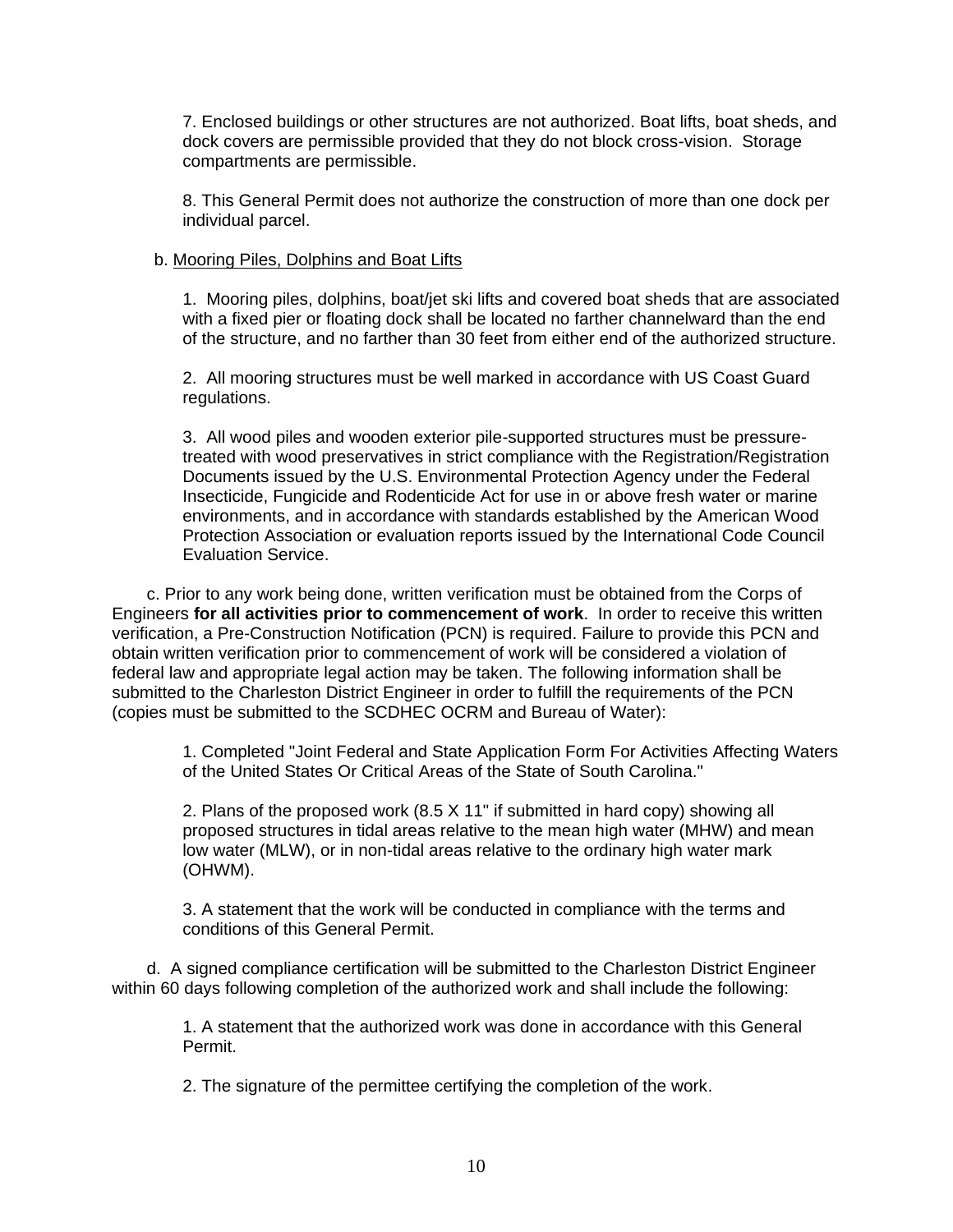e. For structures **not** located on a Federal channel or Federal project, the following conditions apply:

> 1. The channelward extension of the structure shall not exceed the lesser of: one-third of the width of the waterbody at mean low water (MLW) on tidal waterbodies or onethird of the width of the waterbody from the ordinary high water mark (OHWM) on nontidal waterbodies, or the minimum length necessary to accomplish the project purpose provided there is no undue interference with navigation.

2. In situations where the navigable depth is not located in the center of the waterbody, the structure shall not extend further than one-third of the width of the navigable channel.

3. In situations where an existing structure is located across the waterbody from the proposed structure, the channelward extension of the proposed structure shall not extend further than one-fourth of the width of the waterbody at mean low water (MLW) on tidal waterbodies or one-fourth of the width of the waterbody from the ordinary high water mark (OHWM) on non-tidal waterbodies.

**SPECIAL NOTE:** The term waterbody, for the purposes of this General Permit, is defined as the area measured across the channel from mean low water (MLW) to mean low water (MLW) in tidal areas or ordinary high water mark (OHWM) to ordinary high water mark (OHWM) in nontidal areas.

#### B. Minor Dredging:

## **1. MINOR DREDGING UP TO 1,500 CUBIC YARDS OF MATERIAL FOR PURPOSES OF NAVIGATION:**

a. Minor dredging must be associated with navigation and must be located adjacent to an existing or proposed docking structure.

b. The minor dredging must be a single and complete project and shall be limited to the removal of no more than 1,500 cubic yards of material.

c. The depth of the minor dredging must not exceed the controlling navigational depth of the adjacent waters.

d. This permit does not authorize dredging or the placement of dredge spoil material within wetlands or areas with natural shellfish beds.

e. This permit does not authorize dredging or the placement of dredge spoil material within the Sturgeon Aggregation Area of the Cooper River (RM 22.5-31).

f. This permit does not authorize dredging or the placement of dredge spoil material within the following waterbodies during the months of June, July, August, or September:

Ashepoo River

Bull Creek/Big Bull Creek – RM 0-62 (Confluence with Waccamaw River to Confluence with Great Pee Dee River)

Combahee-Salkehatchie River – RM 8.2-60 (I-95 Bridge)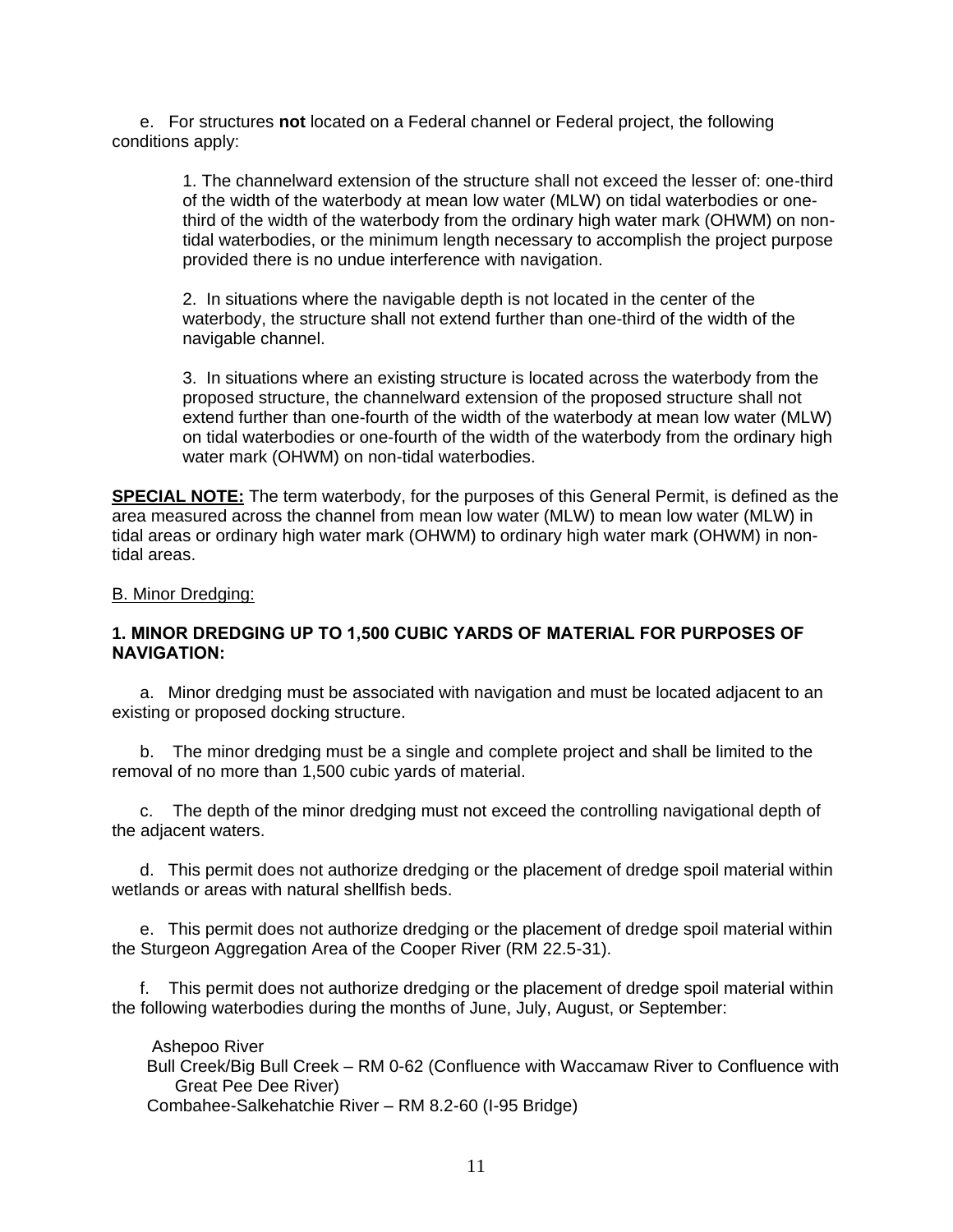Rediversion Canal – RM 0-5 (Confluence with Santee Mainstem to Base of St. Stephen Powerhouse)

g. The dredged material shall be placed in an appropriate upland area and properly contained to prevent any material re-entering the waterbody or entering any other waters of the United States, including wetlands. Treated return water discharging from approved upland CDFs or disposal sites is authorized. Alternatively, dredged material may be placed in an area specifically authorized by a separate Department of the Army permit.

h. For activities that include mechanical dredging methods, the applicant must submit spoil disposal design plans that will adequately contain and treat the dredged spoil material.

i. For activities that include hydraulic dredging methods, the applicant must submit spoil disposal design plans that will adequately contain the large volumes of water produced by this type of method and will adequately de-water and treat the dredged spoil material.

j. If the Corps determines that dredging activities may occur in a potentially contaminated area, a Tier I evaluation, to be completed in accordance with the Inland Testing Manual, may be required to inform the review of the proposed project.

k. Prior to any work being done, written verification must be obtained from the Corps of Engineers **for all minor dredging activities prior to commencement of work**. In order to receive this written verification, a Pre-Construction Notification (PCN) is required. Failure to provide this PCN and obtain written verification prior to commencement of work will be considered a violation of federal law and appropriate legal action may be taken. The following information shall be submitted to the Charleston District Engineer in order to fulfill the requirements of the PCN (copies must be submitted to the SCDHEC OCRM and Bureau of Water):

1. Completed "Joint Federal and State Application Form For Activities Affecting Waters of the United States Or Critical Areas of the State of South Carolina."

2. Plans of the proposed work (8.5 X 11" if submitted in hard copy) showing all proposed dredging in tidal areas relative to the mean high water (MHW), mean low water (MLW), and high tide line (HTL), or in non-tidal areas relative to the ordinary high water mark (OHWM). Distance to the federal channel, if applicable, must be included. Plan view and cross-section diagrams are both required (all diagrams must be drawn to scale or include dimensions of all proposed structures).

3. **For projects located on a federal channel**, plans must include the State Plane Coordinates (NAD 1983) for the waterward corners of the dredge area where it is closest to the federal channel. The plans shall also identify the distance of the proposed dredge area from the edge of the federal channel.

4. A statement that work will be conducted in compliance with the terms and conditions of this General Permit.

l. A signed compliance certification will be submitted to the Charleston District Engineer within 60 days following completion of the authorized work and shall include the following: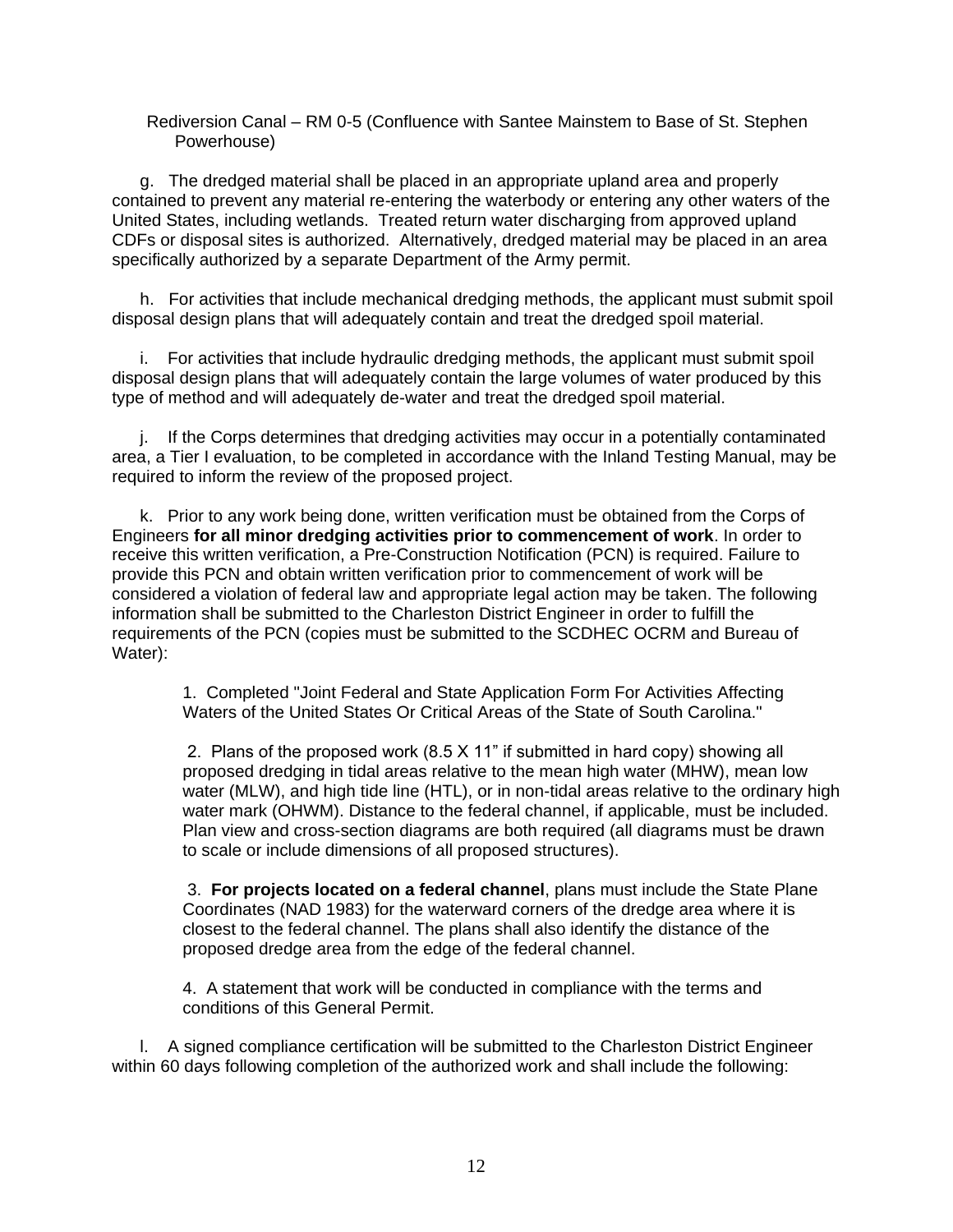1. A statement that the authorized work was done in accordance with this General Permit,

2. The signature of the permittee certifying the completion of work,

# **II. GENERAL CONDITIONS:**

A. This General Permit authorizes only those activities and structures specifically addressed above. The permittee must obtain Department of the Army authorization, such as the issuance of an individual permit, for all other activities that are regulated pursuant to Section 10 of the Rivers and Harbors Act and/or Section 404 of the Clean Water Act within waters of the United States.

B. All activities identified and authorized herein shall be consistent with the terms and conditions of this General Permit. Any variance not specifically identified and authorized herein shall constitute a violation the terms and conditions of this permit and may result in modification, suspension, or revocation of the authorization, as set forth more specifically in General Condition F. below and in the institution of such legal proceedings as the United States Government may consider appropriate.

C. The permittee must make every reasonable effort to conduct the work authorized herein in a manner so as to minimize any adverse impact to fish, wildlife, and other environmental resources, including shellfish beds.

D. The permittee must make every reasonable effort to conduct the work authorized herein in a manner so as to avoid and minimize any degradation of water quality.

E. The permittee shall allow the District Engineer or his authorized representative(s) to make periodic inspections at any time deemed necessary in order to assure that the activity being performed under authority of this permit is in accordance with the terms and conditions prescribed herein.

F. Authorization of a specific work or structure authorized herein may be summarily suspended in whole or in part upon a finding by the District Engineer that immediate suspension would be in the general public interest or there has been a violation of any terms or conditions of this permit. Such suspension shall be effective upon receipt by the permittee of a written notice thereof which shall indicate (1) the extent of the suspension, (2) the reasons for this action, and (3) any corrective or preventative measures to be taken by a permittee which are deemed necessary by the District Engineer to abate imminent hazards to the general public interest. A permittee shall take immediate action to comply with the provisions of this notice. Within ten (10) days following the receipt of this notice of suspension, the permittee may request a meeting with the District Engineer or a public hearing to present information relevant to a decision whether their permit should be reinstated, modified, or revoked. If a public hearing is requested, it shall be conducted pursuant to procedures prescribed by the Chief of Engineers. After completion of the public hearing or within a reasonable time after issuance of the suspension notice to the permittee if no hearing is requested, the authorization of the specific work or structure will be reinstated, modified, or revoked. Any modification, suspension, or revocation of authorization under this General Permit shall not be the basis for any claim for damages against the United States.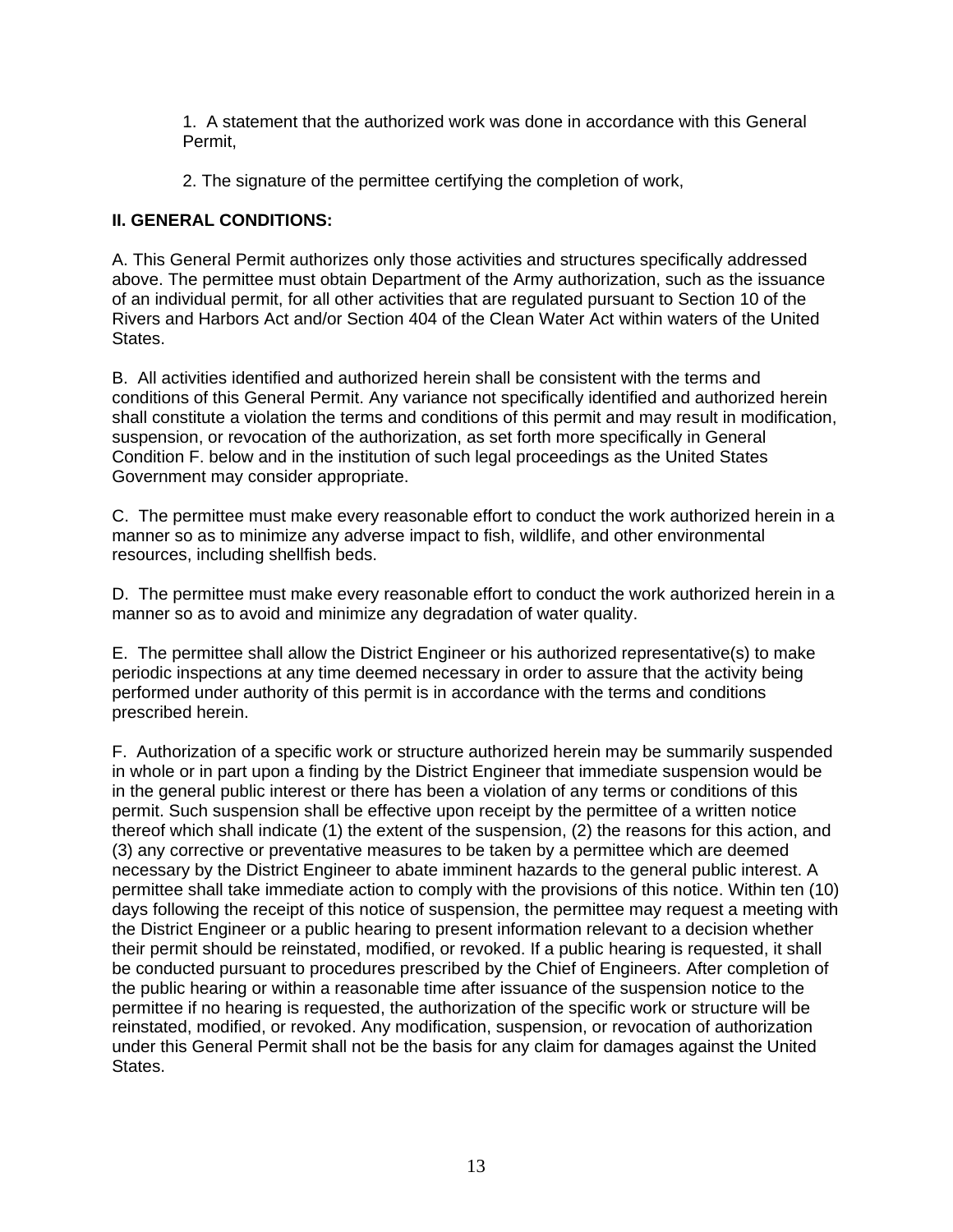G. Upon receipt of a notice from the District Engineer for failure to comply with the terms, conditions, or standards of this General Permit, the property owner must within sixty (60) days without expense to the United States and in such manner as directed by the District Engineer or his authorized representative(s), effect compliance with the terms, conditions, and standards or remove the previously authorized structure.

H. This General Permit does not convey any property rights, either in real estate or material, or any exclusive privileges; it does not authorize any injury to property or invasion of rights or any infringement of Federal, State, or local laws, nor does it obviate the requirement to obtain other Federal, State, or local assent or to comply with any applicable standards required by ordinance for the activities authorized herein. Other Federal, State, or local agencies are not limited by this document and may impose more stringent requirements than those stated herein as they see fit.

I. Works or structures authorized herein may be subject to damage by wave wash from passing vessels and wind-driven waves. The issuance of this General Permit does not relieve the permittee from taking all proper steps to ensure the integrity of works permitted herein and the safety of boats moored thereto from damage by wave wash and the permittee shall not hold the United States liable for any such damage.

J. The permittee shall maintain the work or structure authorized herein in good condition. If and when a permittee desires to abandon an authorized structure, unless such abandonment is part of a transfer procedure by which the individual is transferring ownership of the structure, the permittee may be required to remove the structure.

K. If the display of lights and signals on any structure authorized herein is not otherwise provided for by law, such lights and signals as may be prescribed by the United States Coast Guard shall be installed and maintained by and at the expense of the permittee.

L. Any activity that may affect any federally listed threatened or endangered species, a species proposed for listing, or designated critical habitat is NOT authorized by this General Permit. Any proposed activity that may affect listed species or designated critical habitat, will require consultation with the U.S. Fish and Wildlife Service and the National Marine Fisheries Service.

- M. Historic Properties.
	- 1. Non-federal prospective permittees must submit a Pre-Construction Notice (PCN) to the District Engineer if the authorized activity may have the potential to cause effects to any historic properties listed on, determined to be eligible for listing on, or potentially eligible for listing on the National Register of Historic Places, including previously unidentified properties. For such activities, the PCN must state which historic properties may be affected by the proposed work or include a vicinity map indicating the location of the historic properties or the potential for the presence of historic properties. Assistance regarding information on the location of or potential for the presence of historic resources can be sought by using the Subscriber View Map of the SCArchSite website or from the State Historic Preservation Officer or Tribal Historic Preservation Officer, as appropriate, and the National Register of Historic Places. Additionally, the South Carolina Institute of Archaeology and Anthropology (SCIAA) and/or the Maritime Research Division at SCIAA can be contacted for assistance in determining the location of or potential for archaeological sites or submerged cultural resources. Based on the information submitted and these efforts, the District Engineer shall determine whether the proposed activity has the potential to cause an effect on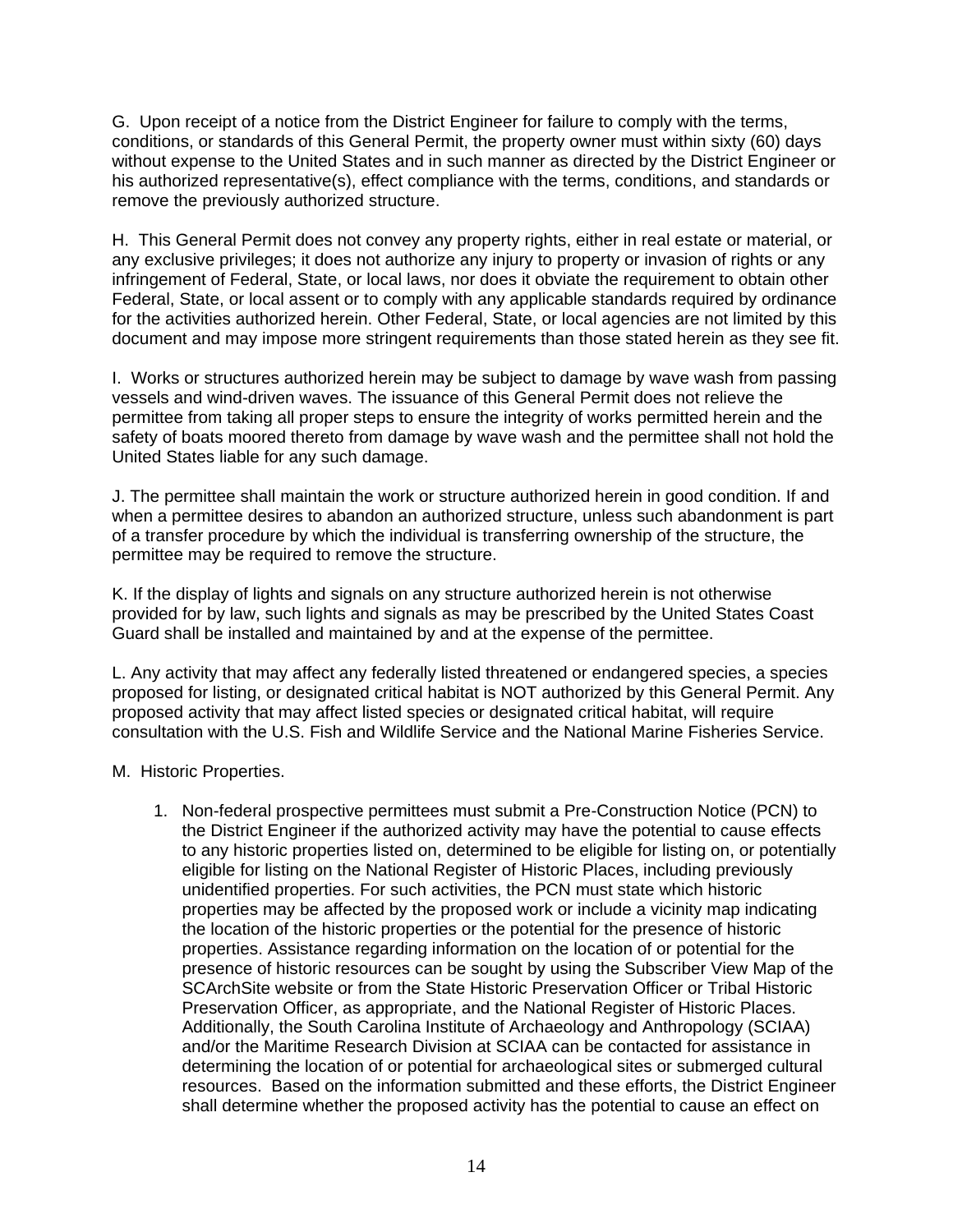the historic properties. Where the non-Federal applicant has identified historic properties on which the activity may have the potential to cause effects and so notified the Corps, the non-Federal applicant shall not begin the activity until notified by the District Engineer either that the activity has no potential to cause effects or that consultation under Section 106 of the NHPA has been completed.

- 2. The District Engineer will notify the prospective permittee within 60 days of receipt of a complete PCN whether NHPA Section 106 consultation is required. Section 106 consultation is not required when the Corps determines that the activity does not have the potential to cause effects on historic properties. If NHPA section 106 consultation is required and will occur, the District Engineer will notify the non- Federal applicant that he or she cannot begin work until Section 106 consultation is completed. If the non-Federal applicant has not heard back from the Corps within 60 days, the applicant must still wait for notification from the Corps.
- 3. Federal permittees should follow their own procedures for complying with the requirements of Section 106 of the National Historic Preservation Act. Federal permittees must provide the District Engineer with the appropriate documentation to demonstrate compliance with those requirements. The District Engineer will review the documentation and determine whether it is sufficient to address section 106 compliance for the proposed activity, or whether additional section 106 consultation is necessary.
- 4. Prospective permittees of this General Permit should be aware that Section 110k of the NHPA (16 U.S.C. 470h-2(k)) prevents the Corps from granting a permit or other assistance to an applicant who, with intent to avoid the requirements of Section 106 of the NHPA, has intentionally significantly adversely affected a historic property to which the permit would relate, or having legal power to prevent it, allowed such significant adverse effect to occur, unless the Corps, after consultation with the Advisory Council on Historic Preservation (ACHP), determines that circumstances justify granting such assistance despite the adverse effect created or permitted by the applicant. If circumstances justify granting the assistance, the Corps is required to notify the ACHP and provide documentation specifying the circumstances, the degree of damage to the integrity of any historic properties affected, and proposed mitigation. This documentation must include any views obtained from the applicant, SHPO/THPO, appropriate Indian tribes if the undertaking occurs on or affects historic properties on tribal lands or affects properties of interest to those tribes, and other parties known to have a legitimate interest in the impacts to the permitted activity on historic properties.

N. If you discover any previously unknown historic, cultural or archeological remains and artifacts while accomplishing the activity authorized by this General Permit, you must immediately notify the District Engineer and SHPO of what you have found, and to the maximum extent *practicable*, avoid construction activities that may affect the remains and artifacts until the required coordination has been completed. The District Engineer will initiate the Federal, Tribal, and state coordination required to determine if the items or remains warrant a recovery effort or if the site is eligible for listing in the National Register of Historic Places. Archeological remains consist of any materials made or altered by man, which remain from past historic or prehistoric times (i.e., older than 50 years). Examples include old pottery fragments, metal, wood, arrowheads, stone implements or tools, human burials, historic docks, *structure*s, or non-recent (i.e., older than 100 years) vessel ruins.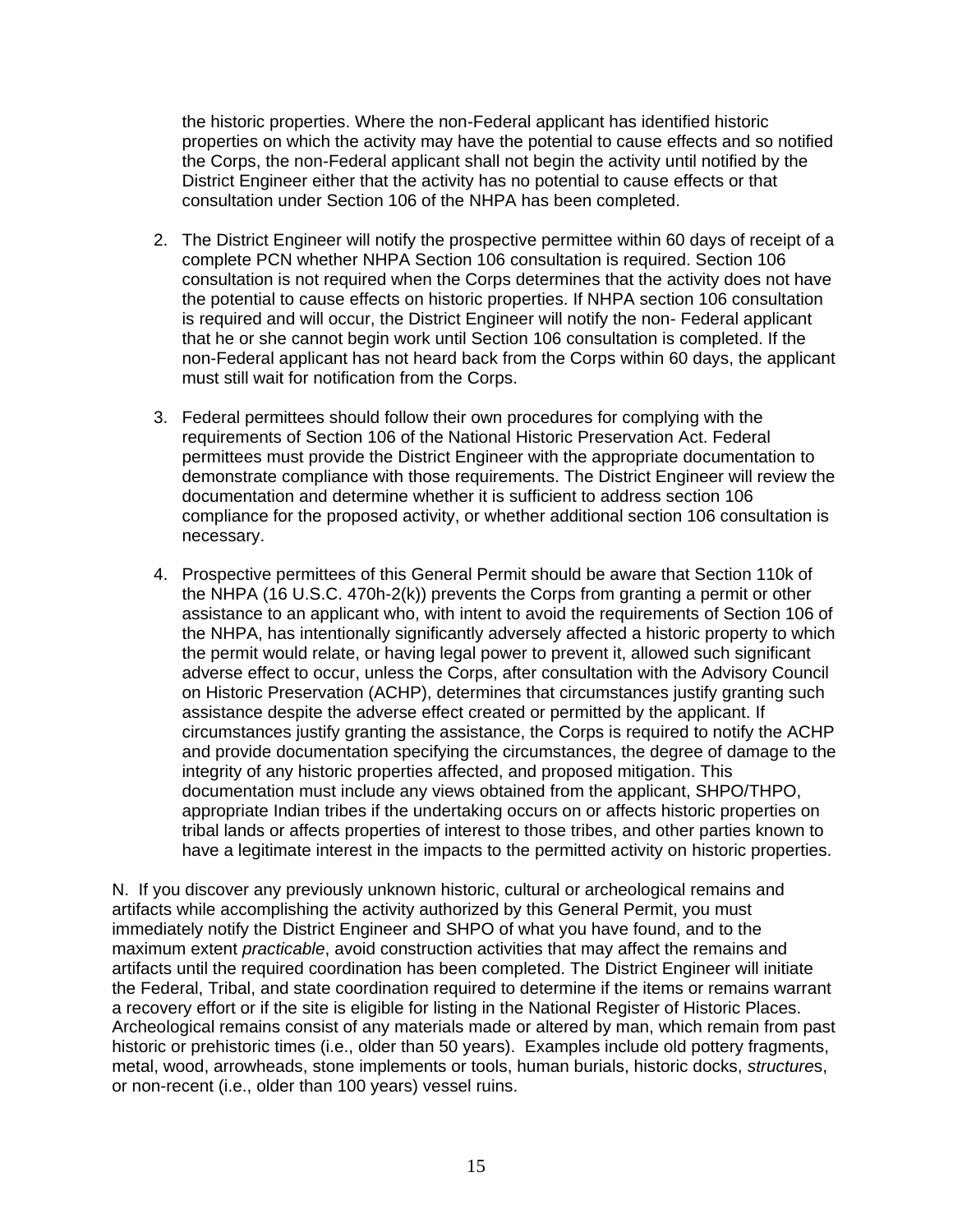O. The permittee must notify the South Carolina Institute of Archaeology and Anthropology (SCIAA) in accordance with the South Carolina Underwater Antiquities Act of 1991 (Article 5, Chapter 7, Title 54 Code of Laws of South Carolina, 1976) in the event archaeological or paleontological remains are found during the course of the work. Archaeological remains consist of any materials made or altered by man which remains from the past historic or prehistoric times (i.e. older than 50 years). Examples include old pottery fragments, metal, wood, arrowheads, stone implements or tools human, burials, historic docks, structures or nonrecent (i.e. older than 100 years) vessel ruins. Paleontological remains consist of old animal remains, original or fossilized, such as teeth, tusk, bone or entire skeletons.

P. This general permit relates only to activities authorized herein and does not convey the right to place any structures for any non-water related commercial use on or adjacent to any piers, floating docks, mooring piles, dolphins, covered boat sheds and/or dock covers without the prior approval of the District Engineer.

Q. The permittee understands and agrees that, if future operations by the United States require the removal, relocation, or other alteration, of the structure or work herein authorized, or if, in the opinion of the Secretary of the Army or his authorized representative, said structure or work, shall cause unreasonable obstruction to the free navigation of the navigable waters, the permittee will be required, upon due notice from the Corps of Engineers, to remove, relocate, or alter the structural work or obstructions caused thereby, without expense to the United States. No claim shall be made against the United States on account of any such removal or alteration.

R. The Charleston District Engineer, at his/her discretion, may determine that this General Permit will not be applicable to a specific construction proposal. In such case, the procedure for processing an individual permit in accordance with 33 CFR 325 will be available.

S. This General Permit authorizes certain structures to be constructed on/or adjacent to areas subject to a prism and/or disposal easement held by the United States in perpetuity in conjunction with a Congressionally authorized project for the maintenance and improvement of the federal channel. This General Permit does not convey any property rights either in real estate or material or any exclusive use privileges, nor does it relinquish any right the United States has for the use of its easement or the maintenance and future widening or deepening of the federal channel pursuant to its easement rights.

T. If the District Engineer determines this structure shall in any way in the future conflict with the improvement, operation, maintenance and widening or deepening of the federal channel, the owners themselves, their heirs, successors and assigns will remove said structure within 45 days from the date that written notice is given by the District Engineer, and there shall be no entitlement to compensation from the United States for damage or injury,

U. No permanent structures will be placed on the prism easement or on any adjacent disposal easement without written approval of the District Engineer.

V. The term "joint use dock" means the dock to be constructed can be used by no more than four (4) property owners.

W. The term "permittee" means the individual authorized by the District Engineer to accomplish work under this General Permit. The activities authorized under this permit are for private, noncommercial use. Work will not be considered private if its planned or ultimate purpose is commercial or industrial in nature, it is in support of operations that charge for the production,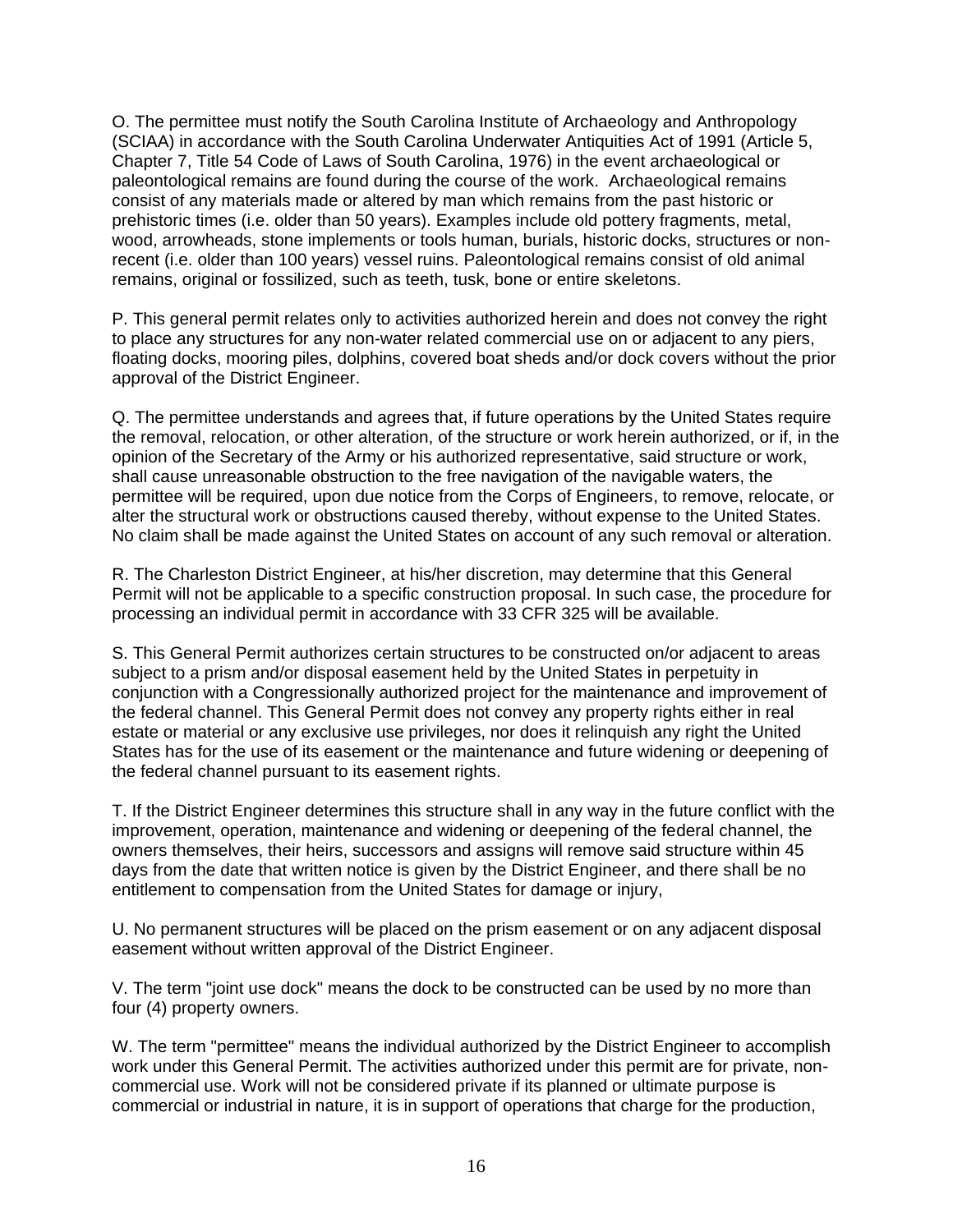distribution, or sale of goods or service, or it will be for the use of the general public. In certain instances, the term "permittee" may include corporations or other commercial entities that are requesting authorization to construct joint use or community docks as amenities to residential developments.

X. The term "community dock", for the purposes of this General Permit, means the structure shall be constructed for the use of those individuals within a specific community and shall provide temporary mooring space only.

Y. Any activity that may affect shellfish aggregations and reefs are NOT authorized by this General Permit. These activities will be evaluated under the individual permit review process as specified in 33 CFR 325.

Z. Floating docks, including floating jet ski lifts, shall be located in areas of adequate depth to ensure that clearance between the float and the bottom is maintained at all times. In areas where the depth is not adequate to maintain clearance, floating docks shall be fitted with structures (i.e. float stops) that prevent the float from contacting the bottom.

AA. The number of pilings shall be restricted to the least amount possible and distance between pilings should be maximized to the greatest extent practicable.

BB. This General Permit does not authorize any structure to be located within the lands or waters of a Corps of Engineers civil works project authorized for a purpose other than or in addition to navigation.

## **III. PROHIBITED ACTIVITIES:**

All work that exceeds the terms and conditions specified herein is prohibited unless an Individual Department of the Army Permit or Nationwide Permit authorization has been obtained

from the Corps of Engineers. All work for purposes other than those specified herein is expressly not authorized by this document.

# **IV. REQUIRED AUTHORIZATIONS:**

A. Prior to performing any of the work authorized herein the permittee shall obtain the necessary state permits from the South Carolina Department of Health and Environmental Control and any other required Federal, State or local authorizations.

B. For activities located in the Critical Area, the permittee shall obtain a Critical Area Permit and a Coastal Zone Consistency Certification from SCDHEC, Office of Ocean and Coastal Resource Management.

C. For activities located outside the Critical Area in Beaufort, Berkeley, Charleston, Colleton, Dorchester, Georgetown, Horry, and Jasper Counties, the permittee shall obtain a Construction in Navigable Waters Permit and a Coastal Zone Consistency Certification from SCDHEC, Office of Ocean and Coastal Resource Management.

D. For activities located outside the eight coastal counties listed in IV(C) above, the permittee shall obtain a Construction in Navigable Waters Permit from SCDHEC, Bureau of Water.